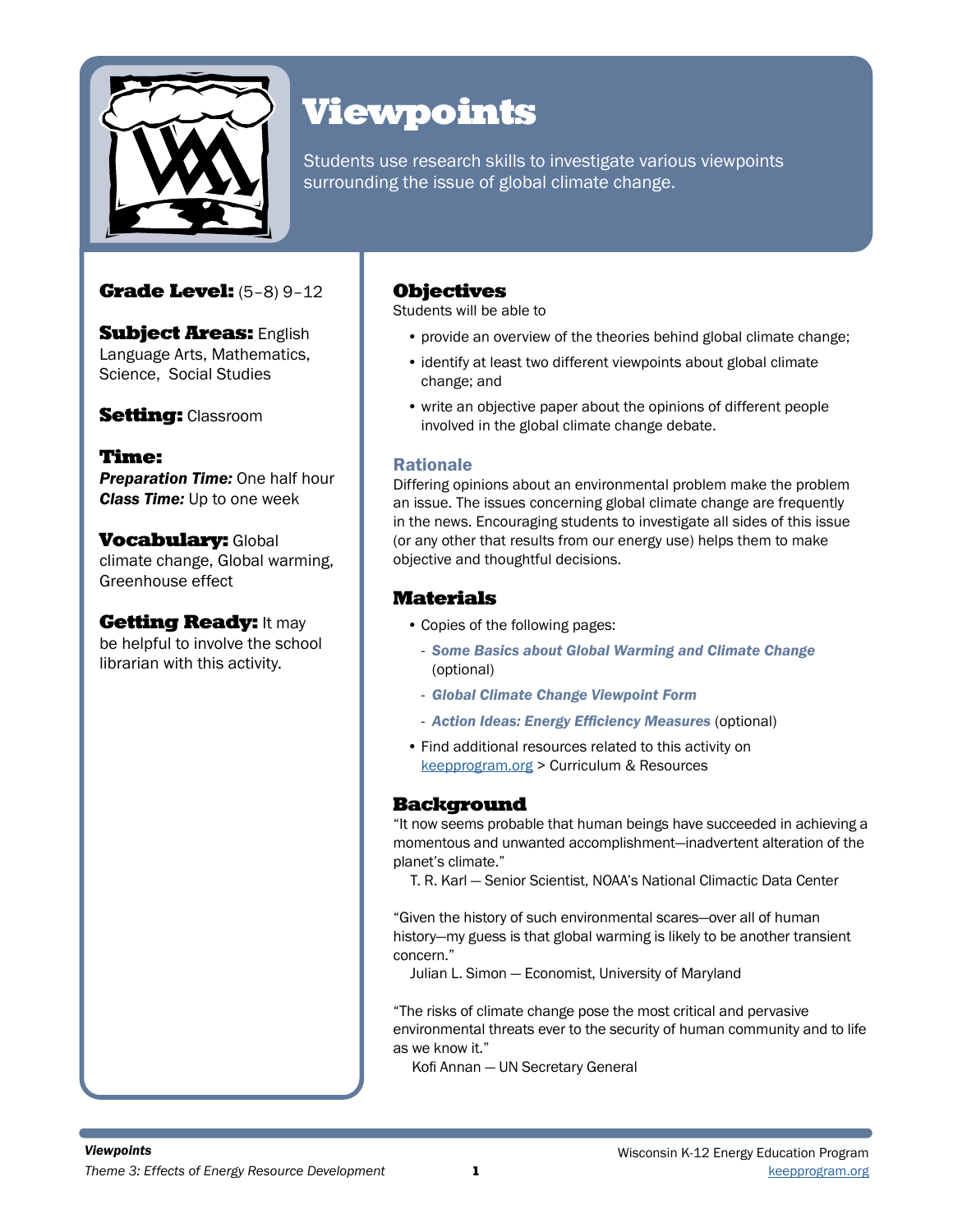"A crucial point gets lost in the debate: Global warming, if it were to occur, would probably benefit most Americans. Even if the pessimists are right and it would, on net, harm Americans, the curse of capping the greenhouse gas emissions would be much worse…Global change is inevitable; warmer is better; richer is healthier."

Thomas Gale Moore — Senior Fellow, Hoover Institute

These are just some of the viewpoints surrounding the issue of global warming. One can find varying viewpoints around just about any issue, including those that result from energy use. People have varying viewpoints because they or the organizations they represent have different values and perspectives regarding resource management.

To better understand environmental issues such as global warming, it is helpful to analyze the viewpoints surrounding the issue. Investigating the viewpoints involves research, observation, and critical thinking skills.

The global warming debate has been in the news for several years and has been the focus of international conferences. Initially, the debate focused on projected outcomes of an enhanced "greenhouse effect" (accelerated increases of carbon dioxide and other gases to the atmosphere). Some scientists projected marked increases in global temperatures, while others thought there would be little effect. Today, there is general acceptance that greenhouse gases will affect global climates, but disagreements continue about how imminent and extreme the changes will be. This disagreement leads to debates on how societies should alter their energy use practices to reduce greenhouse gases or if more research is needed before actions are taken (see "Going on a Carbon Diet" in the **Extensions** for an overview of actions individuals can take to reduce their atmospheric contributions).

#### *Some Basics about Global Warming and Climate*

*Change* is a fact sheet developed by the Wisconsin Office of Energy Innovation. This background information serves as a foundation for further investigations regarding different viewpoints that surround global climate change.

#### Procedure

NOTE: This activity focuses on the issues surrounding global warming or climate change. The activity can be adapted to investigate any environmental issue.

#### **Orientation**

Write the words climate change on the board and ask

students what they have heard or know about this topic. Note their responses. Underline any comments that relate to energy use.



Survey students to ascertain their opinions about the subject. Ask students if they think there is agreement about the existence, cause, and effects of global warming. Help students to understand that there are disagreements about this problem and they are going to learn about the varying viewpoints.

Provide students with a basic understanding of global warming and climate change. (See *Some Basics about Global Warming and Climate Change*; lecture on basic points or have students read on their own. See "Read and Explain Pairs" for a cooperative reading strategy.) Make sure students understand that the "greenhouse effect" itself is necessary to maintain temperatures that sustain life (see *Greenhouse Misconceptions*). The concern focuses on an enhanced greenhouse effect caused by increased levels of atmospheric carbon. Have students list activities that they do that add greenhouse gases to the atmosphere (see **Background** and "Going on a Carbon Diet" in the **Extensions**).

Tell students that there is scientific consensus that the amount of carbon dioxide and other greenhouse gases in the atmosphere is increasing. There is increased acceptance that this increase will affect our climate. However, there is not agreement on what this change will be. Many scientists prefer the term global climate change because this expression encompasses many of the effects, including warming, that could result from increased greenhouse gases in our atmosphere. Even when there is agreement about what kind of climate change may occur, there is disagreement about the gravity of the change and whether the benefits of slowing the change will outweigh the associated costs.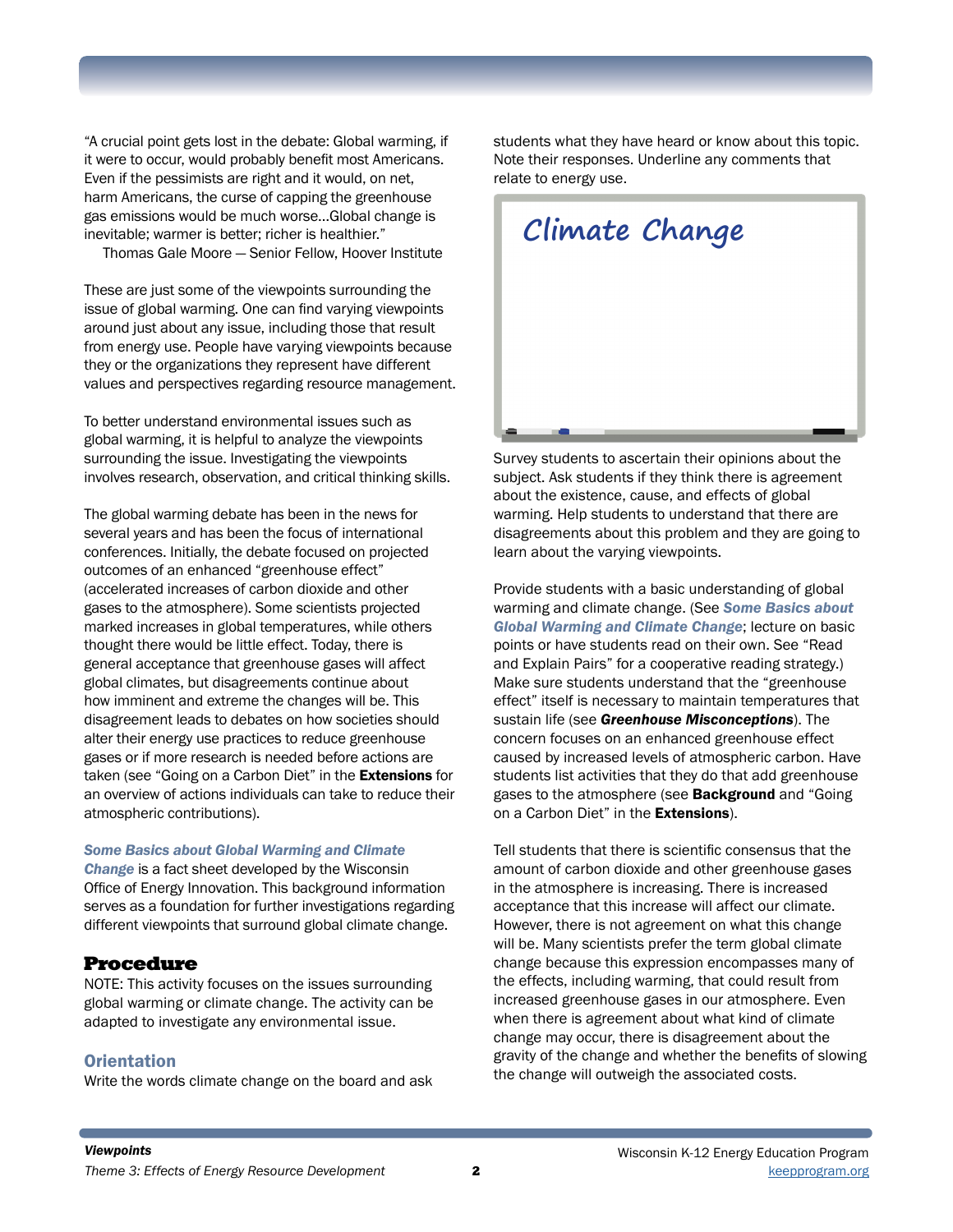### Greenhouse Misconceptions

There's a hole in the ozone and the sun shines through the hole and heats the air. This is one of several misconceptions associated with the greenhouse affect and global warming. Many students think that our planet is heating up because too many of the sun's rays were reaching Earth. One of the biggest obstacles to understanding the greenhouse effect is its name; the image of greenhouse glass probably attributes to students envisioning a layer of gas that traps solar heat. However, given that is unlikely for the name to change, science and environmental educators need to take the extra steps to ensure students are able to differentiate between the greenhouse effect as it relates to the atmosphere versus the building structure designed to facilitate plant growth. Prior to studying the greenhouse effect, global warming, or the ozone layer it is important to elicit student ideas. After assessing students' current conceptions, teachers can help students to understand that greenhouse gases are part of the atmosphere that blankets the planet, rather than a layer of gases way up in the sky. Understanding that we are surrounded by greenhouse gases and that these gases absorb the sun's heat can also help students appreciate how the atmospheric effect (more popularly known as the greenhouse effect) keeps our planet warm and sustains life.

#### Steps

- 1. Tell students that they are going to investigate different people's opinions about how we should respond to the possible results of an enhanced greenhouse effect. The responses may vary from "nothing; there isn't a problem" to "implement federal regulations that limit the use of automobiles in urban areas."
- 2. Discuss sources where students can find more information about global climate change. Students should mention the Internet, journal articles, news reports, and books. Invite the school librarian to speak to the class about researching information. See the **KEEP Website** for links to global climate change pages.
- 3. Have students work in pairs or groups of three to investigate the various viewpoints involved in this issue. The groups can designate responsibilities for each member. For example, one student can be responsible for looking at Web sites and newspapers. Another student can research journal articles and books. Students can use various strategies to research viewpoints. Following is one approach:
	- •Each group should find at least six sources of information on global climate change (or global warming). Allot about a week for students to research the information. Out of class assignments may be necessary.
	- •Ask the group to select two sources to investigate further. At this time, they can share their choices with you to make sure a diversity of resources is

being investigated.

- •Have students use the *Global Climate Change Viewpoint Form* to summarize their findings. Review the different parts of the form. The "Viewpoint" is a one-sentence summary that succinctly states the author's opinion. Students should use "Additional or supplementary information" to explain the reasoning or background behind the viewpoint. Ideally, students should cite scientific facts that were referenced within the source. The "Source" includes reference information to help the reader find the information, but it also identifies who authored the resource. (Knowing if the author is a member of a certain organization or receives funding from a particular agency can provide insight into motivations or influences behind the viewpoint presented).
- •Everyone in the group should read all the sources, but each group member can be responsible for drafting the *Global Climate Change Viewpoint Form* for one of the sources. They should then meet as a group and share their work and edit and revise the form together.
- 4. After the groups have investigated at least two different sources of viewpoints about global climate change, have each group present their findings to the class.
- **5.** When students finish their presentations, have them post the *Global Climate Change Viewpoint Form* on the wall. Challenge the class to group similar or related viewpoints together. They can create a chart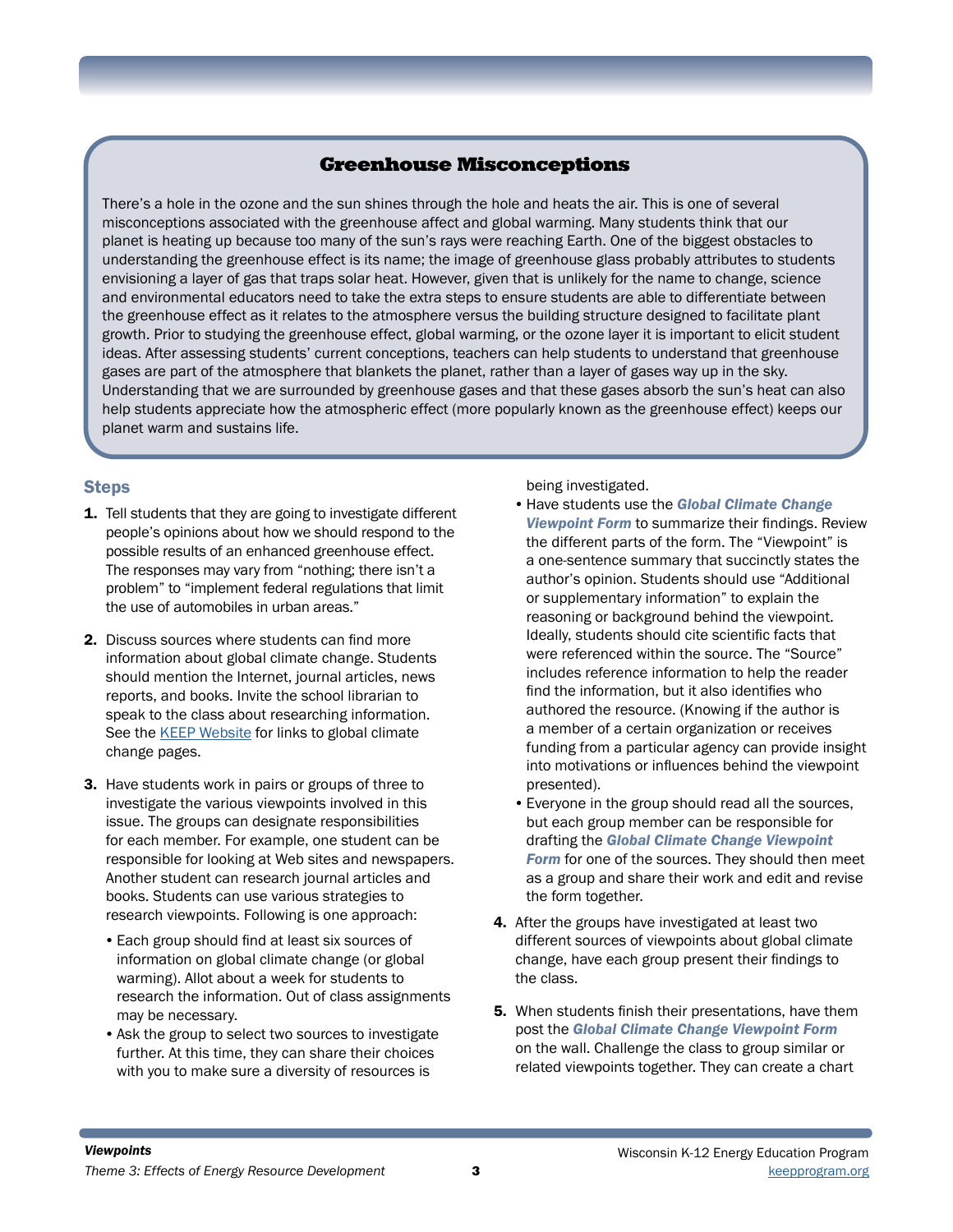similar to the one above, where "Global Climate Change" is in the center and the viewpoints are grouped around the center.

#### **Closure**

Have students summarize the various opinions presented in the *Viewpoints* diagram. Were they aware of these different viewpoints before they conducted this research? Why do students think there are varying opinions?

Ask students to present their own viewpoints (compare to the survey conducted in the **Orientation**). Do they find themselves agreeing with one or more of these viewpoints? Generate a list of questions about what else they would like to know about the greenhouse effect before they form an opinion. See Extensions for suggested approaches to further investigate the viewpoints.

Have students examine their energy use in relation to carbon dioxide production (their "carbon diet"). See **Extensions** for suggested approaches to further explore this issue.

#### Assessment

#### Formative

- Did students use effective research strategies to identify a variety of different viewpoints about global climate change?
- By reading students' *Global Climate Change Viewpoint Forms*, can the reader quickly understand the viewpoint of the source?
- Were students able to group similar viewpoints together?

#### **Summative**

Have students write an informative article about global climate change and the various viewpoints involved. Encourage students to be objective and not to favor any viewpoint. Discuss the challenges with developing a paper of this format and the strategies they use to remain impartial. They can submit the article to the school newspaper or their local paper.

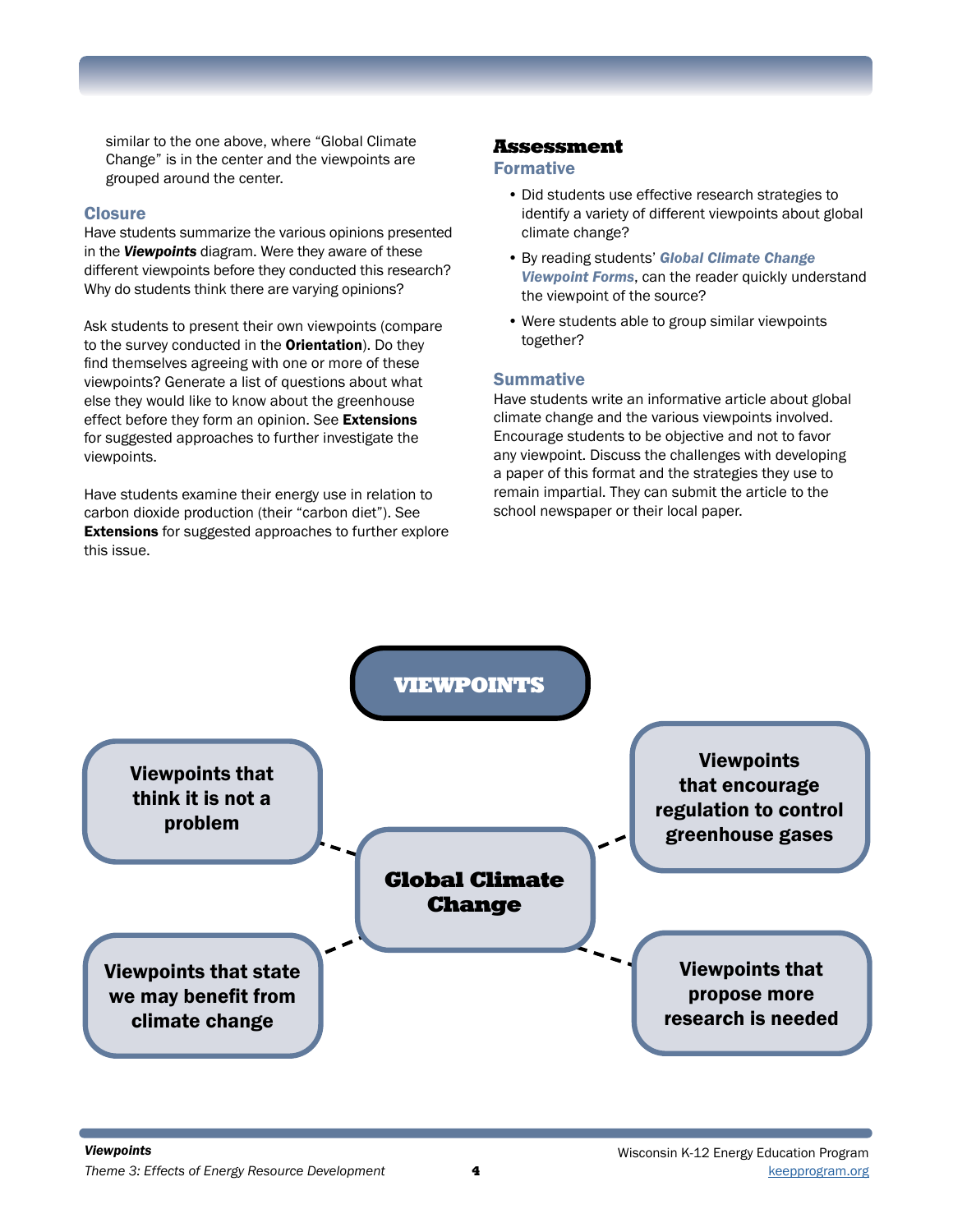#### Extensions

The *Viewpoints* diagram can be used by the class for a variety of future investigations. Following are a few ideas:

- Assign values to the varying viewpoints. See *Value Descriptors*.
- Research the organizations or writers who authored the sources. Contact the organizations and ask for copies of the mission statement, board of directors, and other projects. How might the philosophy or values of the organization influence its viewpoint?
- Analyze the various viewpoints for bias and fairness. Do the authors represent certain organizations? What are their backgrounds? Do the authors' viewpoints favor a certain political or economic philosophy? What data do the authors reference to support their views? Did they collect the data

themselves or reference other sources? What are these sources (government organizations, private groups, research agencies)? Does the data support the authors' viewpoints? Could there be more than one interpretation?

• Create a "handout" on how to evaluate websites/sources for credibility and reliability. Include the following: Does the website identify the author and his/her qualifications/expertise? What is the source? Is it a .com, .edu, .gov, .mil, .net, .org, etc. What is the purpose of the website? Personal, company, organization, scholarly/ research? Who is the intended audience? Is the information intended to inform/teach, explain/ enlighten, persuade, or sell a product? Is the language free of emotion-rousing words? Is the information biased, objective, factual; are the arguments well supported, is it propaganda? How do you know? Is it current? When was the site last updated? Is the information reviewed/ refereed? Is the information free of grammatical, spelling, and typographical errors?

#### Climate Change in the Past

The *Long-Term Variations of Global Temperature and Atmospheric Carbon Dioxide* graph was created from readings from a 10-centimeter-wide, 2,083-meter-long ice core from Vostock, Antarctica.

What relationship do students see between CO<sub>2</sub> concentrations and temperature change? The current atmospheric CO<sub>2</sub> level is 360 ppm, (compared to the 275 ppm recorded by the ice core for the year 200 AD). What do students think about this current increase compared to 1700 years ago? What other questions can students generate about this graph?



#### Long-Term Variations of Global Temperature and Atmospheric Carbon Dioxide

Source: J.M. Barnola et al., "Vostock Ice Core Provides 160,000-year Record of Atmospheric CO2" *Nature Vol. 329, No 6138 (1987),* p 410, as cited in World Resources Institute in collaboration with the United Nations Environment Programme and the United Nations Development programme, *World Resources 1990–1991*, (New York, Oxford University Press: 1990).

160 120 80 40 0

Thousands of Years before Present

Temperature Change

- 7.5

- 10.0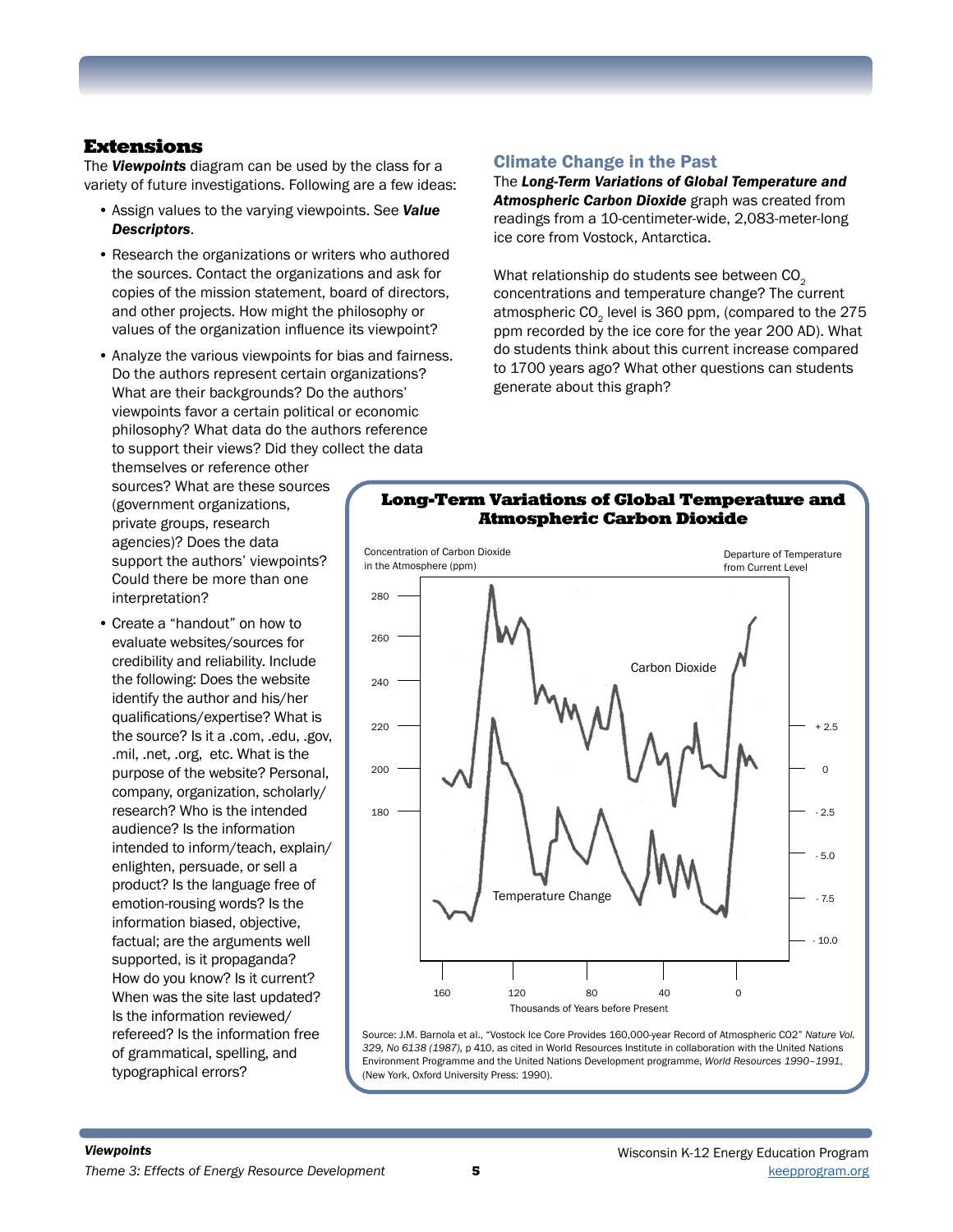### Temperature and Carbon Dioxide

Find out if there is a connection between global temperature changes and carbon dioxide concentrations in the atmosphere. Plot the actual average global temperature data from the *History of Global Surface Temperature Since 1880* table onto a graph. Draw a line connecting the data points graphed. Ask students to examine the data carefully. Does the data support the conclusion that increasing  $CO<sub>2</sub>$  emissions are responsible for the temperature increase during the past 110 years? What are some other phenomena (natural and human-made) that might explain the increases in temperature? What other information do they think they need to answer these questions?

#### Going on a Carbon Diet

The increase in greenhouse gases is related directly or indirectly to energy use. We often talk about climate change, however, without acknowledging that any strategy to slow climate change might require us to change our energy use behaviors. If their electricity comes from a power plant that burns coal, they need to consider use of many appliances as adding greenhouse gases to the atmosphere (an approximate value is that every kilowatt-hour of electricity produces 1.6 pounds of  $CO<sub>2</sub>$ ). Help students adapt the calculations from the activity "At Watt Rate?" (available at [keepprogram.org](http://keepprogram.org) > Curriculum & Resources > Curriculum - by activity guide > KEEP Energy Education Activity Guide) to interpret results in terms of carbon rather than dollars. If they ride in or drive a car they are directly involved in adding carbon gases to the air. What activities would they be or not be willing to cut back on to help reduce their carbon diet? (See *Action Ideas: Energy Efficiency Measures* for a list of ideas.)

#### Related KEEP Activities

Prior to this activity, you may want to have students explore sources of greenhouse gases. Some of these emissions are described in "Dirty Half Dozen." "Energy Efficiency Measures." provides ways to save energy (and produce less carbon). Students can use strategies in the activity "Energy Futures" to investigate various scenarios of climate change.

#### History of Global Surface Temperature Since 1880

| <b>Change in Average Surface</b><br>Year<br>1880<br>$-0.1$<br>1890<br>$-0.3$<br>1900<br>$-0.1$<br>1910<br>$-0.4$<br>1920<br>$-0.2$<br>1930<br>$-0.1$<br>1940<br>0.1<br>$-0.2$<br>1950<br>1960<br>0.0<br>1970<br>0.0<br>0.3<br>1980<br>0.4<br>1990<br>0.4<br>2000<br>2010<br>0.7<br>0.6<br>2011<br>2012<br>0.6<br>2013<br>0.7<br>2014<br>0.7<br>2015<br>0.9<br>2016<br>0.9<br>2017<br>0.9 |      |                               |  |
|------------------------------------------------------------------------------------------------------------------------------------------------------------------------------------------------------------------------------------------------------------------------------------------------------------------------------------------------------------------------------------------|------|-------------------------------|--|
|                                                                                                                                                                                                                                                                                                                                                                                          |      | Temperature (degrees Celsius) |  |
|                                                                                                                                                                                                                                                                                                                                                                                          |      |                               |  |
|                                                                                                                                                                                                                                                                                                                                                                                          |      |                               |  |
|                                                                                                                                                                                                                                                                                                                                                                                          |      |                               |  |
|                                                                                                                                                                                                                                                                                                                                                                                          |      |                               |  |
|                                                                                                                                                                                                                                                                                                                                                                                          |      |                               |  |
|                                                                                                                                                                                                                                                                                                                                                                                          |      |                               |  |
|                                                                                                                                                                                                                                                                                                                                                                                          |      |                               |  |
|                                                                                                                                                                                                                                                                                                                                                                                          |      |                               |  |
|                                                                                                                                                                                                                                                                                                                                                                                          |      |                               |  |
|                                                                                                                                                                                                                                                                                                                                                                                          |      |                               |  |
|                                                                                                                                                                                                                                                                                                                                                                                          |      |                               |  |
|                                                                                                                                                                                                                                                                                                                                                                                          |      |                               |  |
|                                                                                                                                                                                                                                                                                                                                                                                          |      |                               |  |
|                                                                                                                                                                                                                                                                                                                                                                                          |      |                               |  |
|                                                                                                                                                                                                                                                                                                                                                                                          |      |                               |  |
|                                                                                                                                                                                                                                                                                                                                                                                          |      |                               |  |
|                                                                                                                                                                                                                                                                                                                                                                                          |      |                               |  |
|                                                                                                                                                                                                                                                                                                                                                                                          |      |                               |  |
|                                                                                                                                                                                                                                                                                                                                                                                          |      |                               |  |
|                                                                                                                                                                                                                                                                                                                                                                                          |      |                               |  |
|                                                                                                                                                                                                                                                                                                                                                                                          |      |                               |  |
|                                                                                                                                                                                                                                                                                                                                                                                          | 2018 | 0.8                           |  |

Source: NOAA: [climate.gov/news-features/understanding](http://climate.gov/news-features/understanding-climate/climate-change-global-temperature)[climate/climate-change-global-temperature](http://climate.gov/news-features/understanding-climate/climate-change-global-temperature)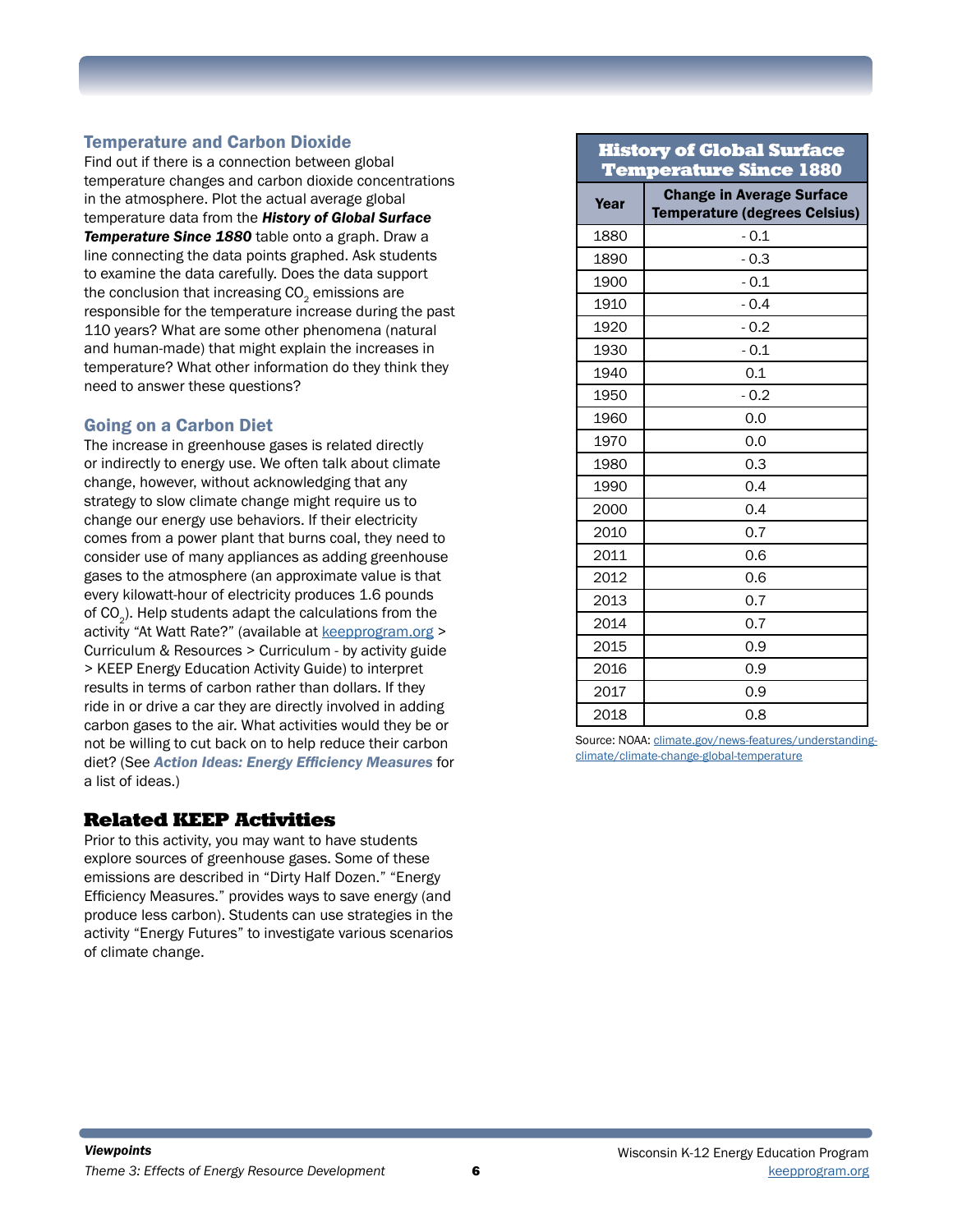#### Credits

Some Basics about Global Warming and Climate Change adapted from Wisconsin Office of Energy Innovation, North Tower, 6th Floor, Hill Farms State Office Building 4822 Madison Yards Way, Madison, WI 53705.

The procedure for "Viewpoints" is adapted from "Perspectives" pages 397-399 in the *Project WET Curriculum and Activity Guide*. Bozeman, Mont: The Watercourse and the Western Regional Environmental Education Council, 1995.

Climate Change in the Past in the Extensions Adapted from "*Greenhouse Gases: Yesterday-Today-Tomorrow*" by Al Stenstrup in EE News, vol. 14, no. 3 (Spring 1998): 4–6.

"Temperature and Carbon Dioxide" in the Extensions adapted from Day, Harlan, Robert Harris, and Joe Wright. "Analyzing Greenhouse Data." pp. 142–144 in *Energy Economics and the Environment: Case Studies and Teaching Activities for High School*. Indianapolis, Indiana: Indiana Department of Education, 1994. Used with permission. All rights reserved.



© 2020 Wisconsin Center for Environmental Education

The Wisconsin K-12 Energy Education Program is supported through funding from

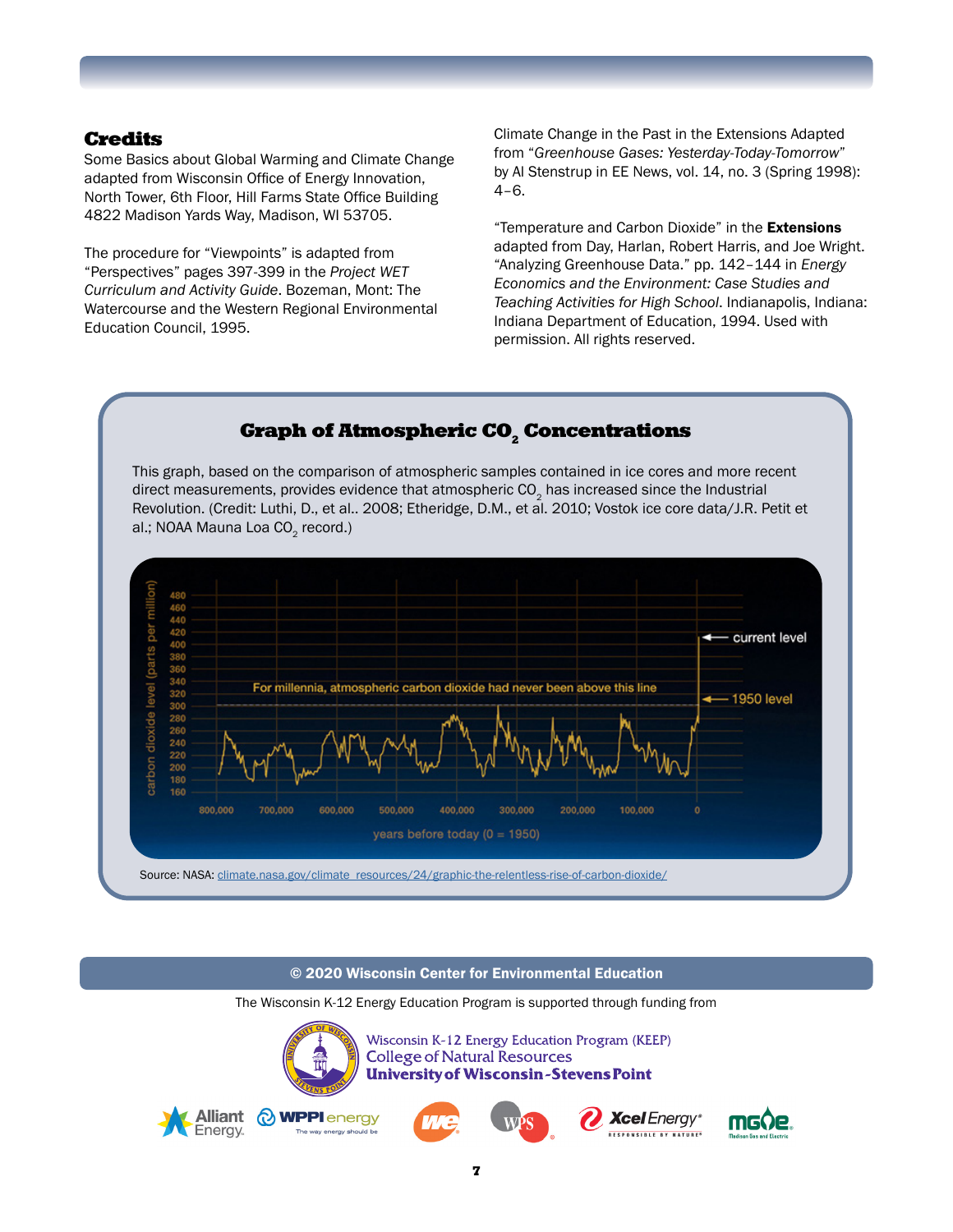# Read and Explain in Pairs

It's often more effective to ask students to read assigned material in cooperative pairs than individually. The expected criterion for success is that both members be able to explain the meaning of the assigned material correctly. The task is for the pairs to ascertain the meaning of each section and the assigned material as a whole (a "section" is text covering a specific topic and introduced by a section heading shown in bold type). The cooperative goal is for both members to agree on the meaning of each section, formulate a joint summary, and be able to explain their answer.

### Here's how it works:

- 1. Assign a high reader and a low reader to be a reading pair, telling them what specific pages (passages) that you want them to read.
- 2. Students read all section headings for an overview.
- 3. Students silently read the first section and then take turns acting as summarizer and accuracy coach. They rotate roles after each section.
- 4. The summarizer outlines in his/her own words the content of the section to his/her partner.
- 5. The accuracy coach listens carefully, corrects any misstatements, adds anything that was left out, and explains how the material relates to something they already know.
- 6. The students then move on to the next section and repeat the procedure. They continue until they have read all assigned material. At that point, they come to an agreement on the overall meaning of the assigned material.

During the lesson, systematically monitor each reading pair and assist students in following the procedure. To ensure individual accountability, randomly ask students to summarize what they have read so far. Remind students that there is intergroup cooperation—whenever it is helpful, they should check procedures, answers, and strategies with another group, or if they finish early, they should compare and discuss answers with another group.

Adapted from Johnson, David W., Roger T. Johnson, and Edythe J. Holubec. "Read and Explain Pairs" pp. 66–67 in Cooperative Learning in the Classroom. Alexandria, Va.: Association for Supervision and Curriculum Development. Copyright © 1994 ASCD. Used by permission. All rights reserved.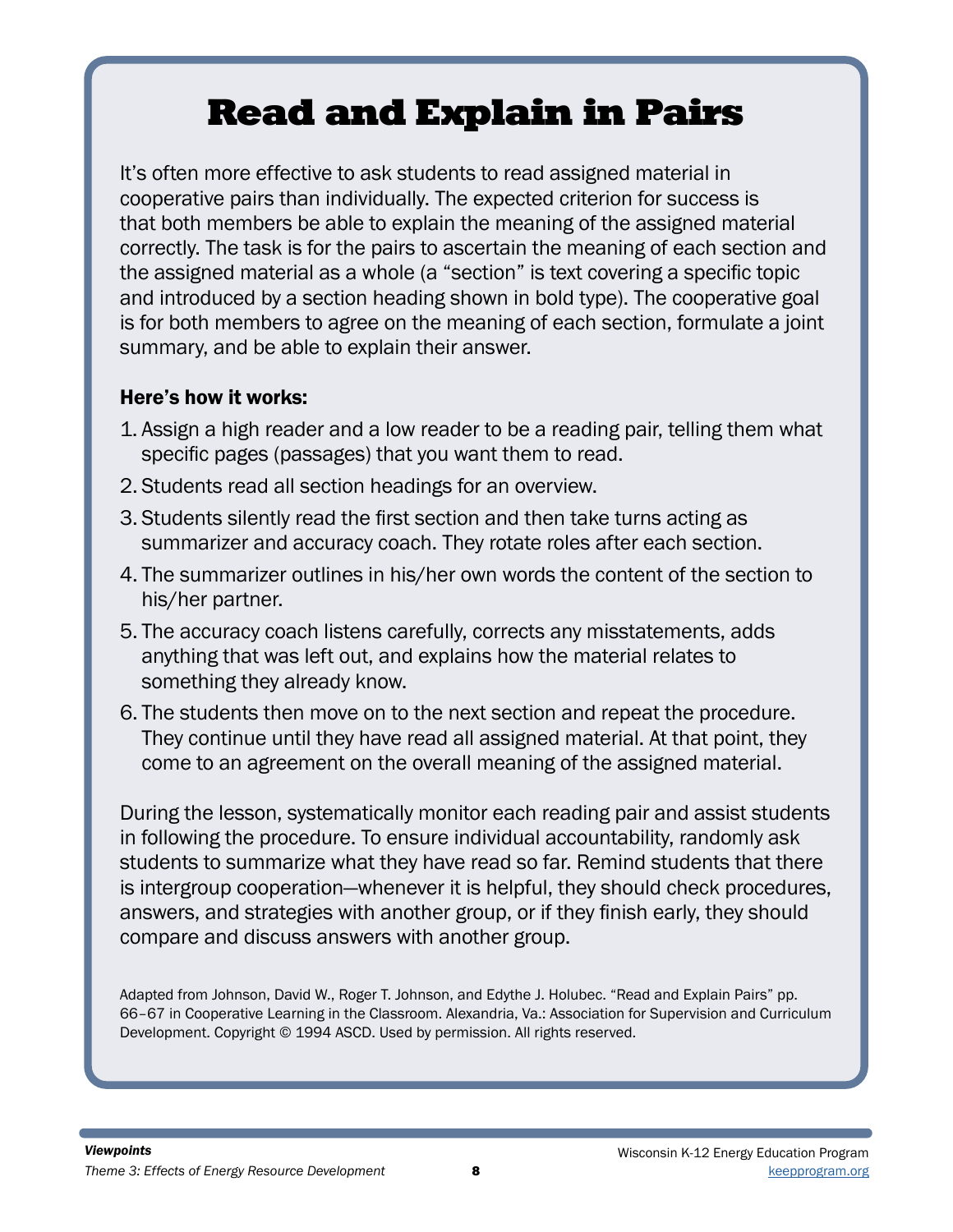# Value Descriptors

The purpose of an issue analysis is to identify values and analyze how they contribute to the issue. There are many reasons people think and feel the way they do. One factor is their personal values. Values are the worth or importance someone attributes to something or someone else.

The descriptors listed below may be helpful as you analyze issues. These statements attempt to name and define values that might be held by individuals. The definitions, as well as the list itself, should not be considered complete. They are simply tools to help you in the complex task of identifying values.

| <b>Value</b>    | Description: The appreciation of, or focus upon                                      |
|-----------------|--------------------------------------------------------------------------------------|
| Aesthetic       | form, composition, and color through human senses.                                   |
| Economic        | the use and exchange of money, materials, and/or services.                           |
| Ecological      | natural biological systems and principles.                                           |
| Educational     | the accumulation, use, and communication of knowledge.                               |
| Egocentric      | self-centered needs and fulfillment.                                                 |
| Ethical/Moral   | present and future human responsibilities, rights and wrongs, and ethical standards. |
| Ethnocentric    | the fulfillment of ethic/cultural goals.                                             |
| Health & Safety | the maintenance of positive human physical conditions.                               |
| Legal           | national, state, or local laws; law enforcement; law suits.                          |
| Political       | the activities, functions, and policies of governments and their agents.             |
| Recreational    | human leisure activities.                                                            |
| Religious       | the use of belief systems based on faith or dogma.                                   |
| Scientific      | the process of empirical research; knowledge gained by systematic study.             |
| Social          | shared human empathy, feelings, and status.                                          |
| Technological   | the use of technology for human/societal goals.                                      |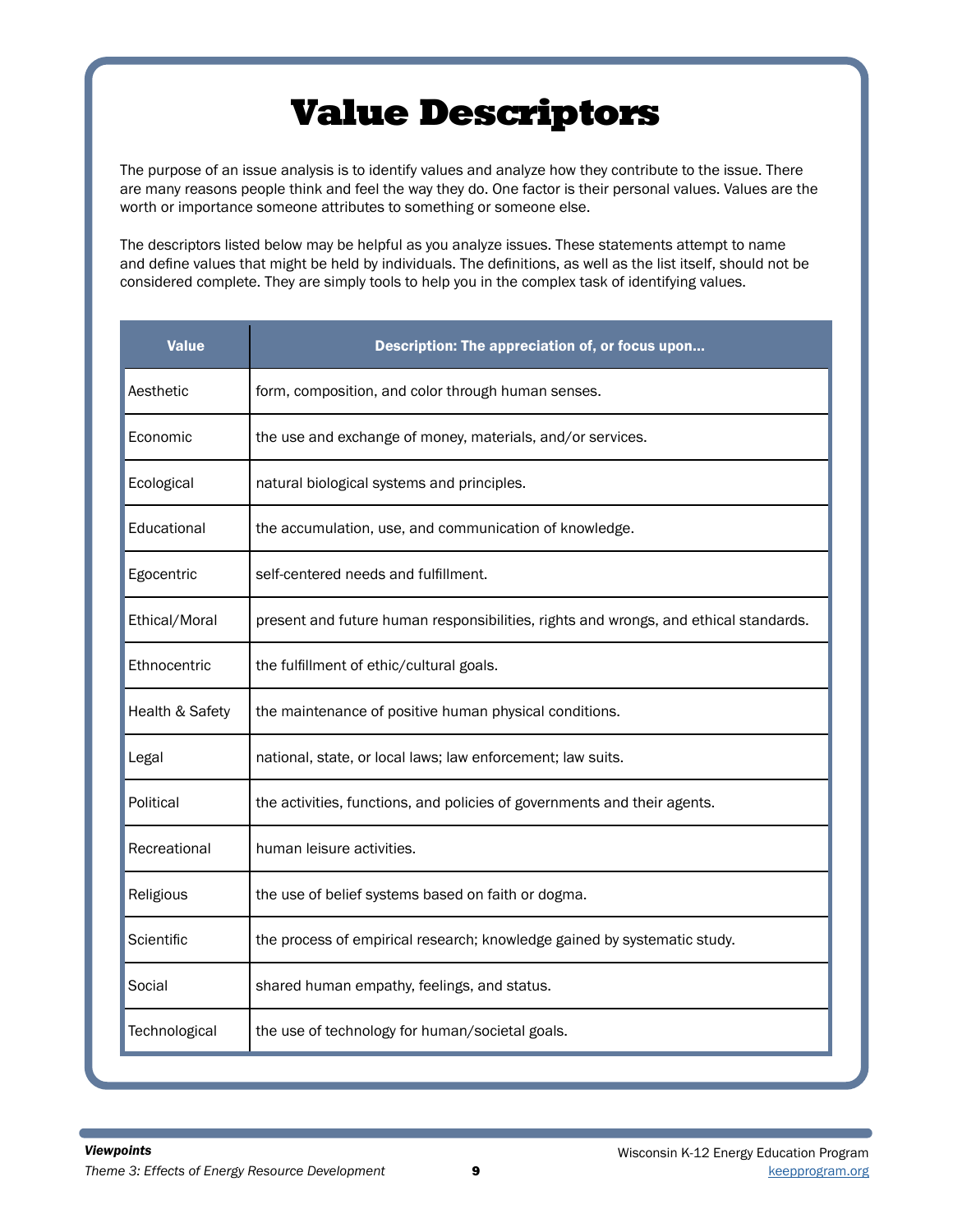# Some Basics about Global Warming and Climate Change

#### Greenhouse Effect, Global Warming, Climate Change: What do these terms mean?

For most of human history, changes in the earth's climate resulted from natural causes that usually took place over hundreds or thousands of years. But today, human activities are beginning to affect our climate in serious and immediate ways, intensifying the "greenhouse effect."

The greenhouse effect is the natural phenomenon that keeps the earth at the right temperature for life to flourish. The sun's enormous energy warms the earth's surface and its atmosphere. As this energy radiates back toward space as heat, a portion is absorbed by a delicate balance of heat-trapping gases in the atmosphere, among them carbon dioxide, which creates an insulating layer. This insulating layer functions much like the glass windows of a greenhouse and elevates temperatures here on earth. Without it, the earth could not sustain life.

Human contributions to greenhouse gases have led to an "enhanced greenhouse effect" often referred to as global warming. As the concentration of greenhouse gases grows, more heat is trapped by the atmosphere and less escapes back into space. This increase in trapped heat alters atmospheric processes and their interaction with the oceans and the land. The climate, the product of that interaction, changes as well, causing altered weather patterns that bring unexpected rain or dry spells; sudden, severe storms; and temperature changes. The term climate change is used to describe this interconnected chain of events.

### What causes climate change?

Scientists have concluded that human activities are contributing to climate change by adding large amounts of heat-trapping gases to

the atmosphere. Our fossil fuel use is the main source 380 of these gases. Every time we drive a car, use 370 electricity from coal-fired power plants, or heat our Concentration (ppmv) CO2 Concentration (ppmv)home with oil, we release 360 carbon dioxide. Since preindustrial times, the 350 atmospheric concentration of carbon dioxide has increased 32 percent from 340 about 275 ppm to 364 ppm (in 1997). 330 **CO2** Over that same period, the amount of atmospheric 320 methane, a potent greenhouse gas, has risen 145 percent. Sources 310 of methane include agricultural activities and decaying garbage in our 1950 1960 1970 1980 1990 2000 landfills. If emissions of greenhouse gases Source: Dave Keeling and Tim Whorf (Scripps Institution of Oceanography)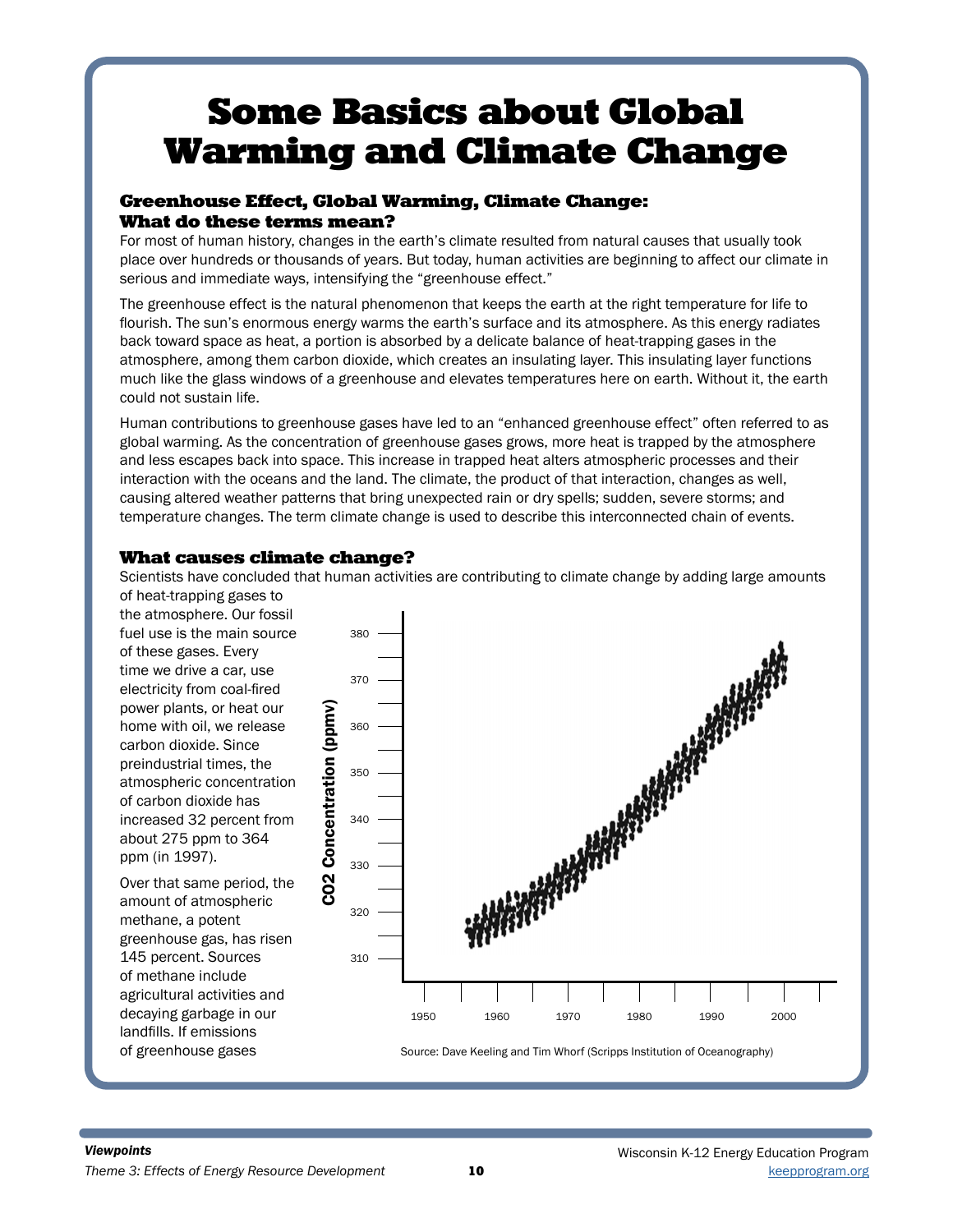# Some Basics about Global Warming and Climate Change

continue to grow, carbon dioxide concentrations will approach twice their preindustrial level by the end of the twenty-first century.

### How do we know it's happening?

Temperature is one sign of global climate change. The ten warmest years this century have occurred since 1980. However, temperature is only one indicator. Studies show that during the last century an increase in precipitation worldwide has also occurred. These two phenomena—along with a decrease in the amount of snow that covers the northern hemisphere, a simultaneous decrease in Arctic sea ice, continued melting of alpine glaciers, and a rise in sea level—are all consistent with global warming.

### How much warmer is our Earth likely to become?

The 1995 report from the Intergovernmental Panel on Climate Change projects that Earth's average temperature will increase 1.8 degrees to 6.3 degrees Fahrenheit in the next 100 years. This increase is in addition to the increase of 0.5 degrees to 1.1 degrees Fahrenheit that has already occurred since 1860. Scientists predict that even if we stop emitting heat-trapping gases now, the climate won't stabilize for many decades because of the gases we've already sent into the atmosphere.

#### Would a temperature increase of one or two degrees really change the global climate?

Even a modest rise of temperature could have dramatic effects. In the last 10,000 years, Earth's average temperature hasn't varied by more than 1.8 degrees Fahrenheit. Temperatures only 5 degrees to 9 degrees Fahrenheit cooler than those today resulted in the last Ice Age, in which the Northeast was covered by one kilometer of ice.

Even though a 2 degree to 3 degree Fahrenheit increase may not seem like a lot, this temperature rise is happening at the most rapid rate of change in recorded history. It is this rapid rate of change that people, plants, and animals may not be able to adjust to.

An increase of a few degrees won't generally make for pleasantly warmer temperatures around the globe, either. Some regions may be affected more than others. Some may receive less rainfall, with severe impacts on agriculture and forests. Others may lose coastal wetlands through rises in sea level. Agriculture in lowlying areas, such as along the Mississippi River, could be severely affected by floods. Scientists predict that continued global warming is likely to result in

- a rise in sea level between 6 and 37 inches and consequent coastal flooding;
- severe stress on forests, wetlands, and other ecosystems;
- damage to human health as mosquitoes and other insects spread diseases over larger geographical areas; and
- disruption of agriculture through changes in temperature and water resources.

#### What is the best source of scientific information on climate change?

In 1988, the United Nations Environment Programme and the World Meteorological Organization set up the Intergovernmental Panel on Climate Change (IPCC) to examine the most current scientific information on global warming and climate change. More than 2,500 of the world's leading climate scientists, economists, and risk-analysis experts from 80 countries contributed to the panel's most recent report, Climate Change 1995: The IPCC Second Assessment Report. These scientists worked together to determine what this information indicates about the global climate and about the impact of human actions on it. In this report the panel concluded that "the balance of evidence suggests that there is a discernible human influence on global climate."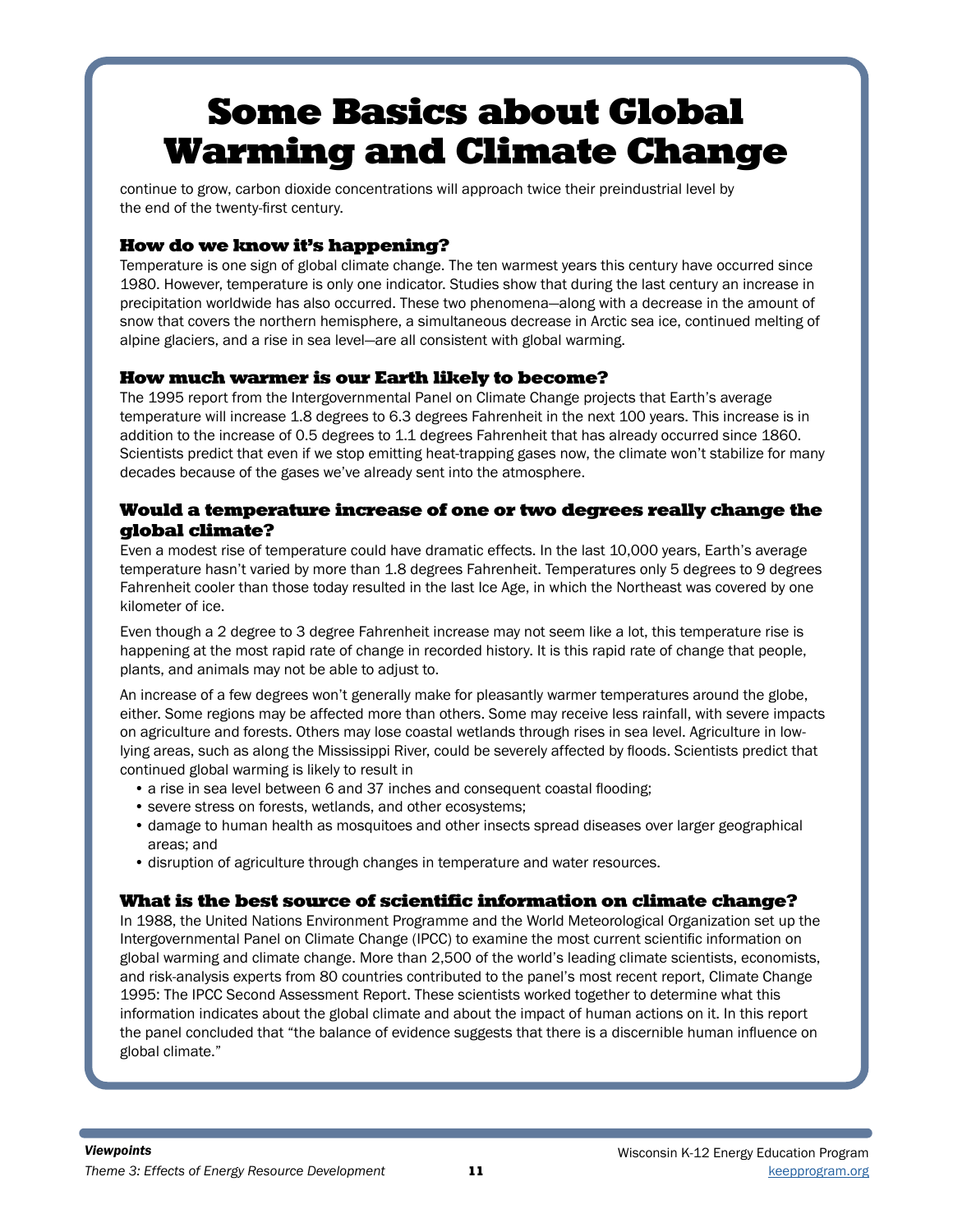## Global Climate Change Viewpoint Form

### Viewpoint

Write a one or two sentence summary of the information in this source.

### Additional or Supplementary Information

### Source

Author or organization:

Title (of article or web page):

Title of book or journal:

Date:

Other reference information (Website address or volume number):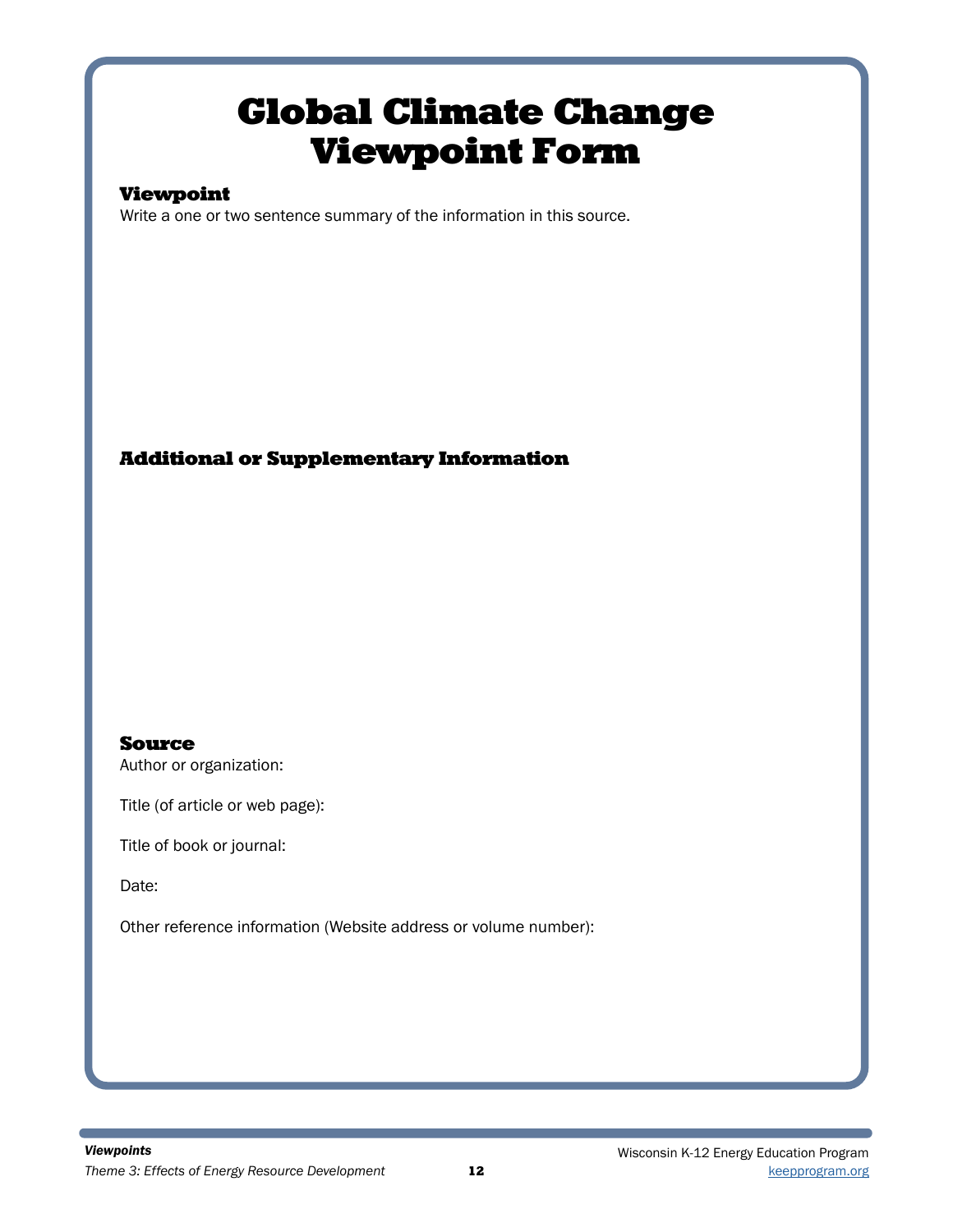Below is a list of action ideas that can improve energy efficiency at home, at school, and in the community. Students can perform many of these measures themselves, or they can work with their peers, family, school personnel, and community members to improve energy efficiency.

Energy efficiency measures that correspond to the *Appliance Survey* from "At Watt Rate?" (available at [keepprogram.org\)](https://www.uwsp.edu/cnr-ap/KEEP/Documents/Activities/AtWattRate.pdf) are listed under each end use category. Teachers may want to have students do these surveys first. If students discover other energy efficiency measures not listed here, they should be encouraged to undertake them if possible.

The cost of implementing energy efficiency measures varies widely. Measures listed under Basic Action Ideas for each end use are free. Many other measures only cost a few dollars. A few require a major investment, such as purchasing a large appliance, buying a new vehicle, or adding insulation as part of a home improvement project. Each energy efficiency measure is ranked from the least costly to the most costly within a specific energy end use category. The rankings are symbolized as follows:

No cost: Ø Low cost:  $\phi$  -  $\phi$  (less than  $\$1$  to  $\$25$ ) Medium cost: \$ - \$\$ (\$25 to \$200) High cost: \$\$\$ (Greater than \$200)

Broader cost ranges are shown using two cost symbols separated by a dash. For example, a cost range shown as "Ø - \$" means that the cost to implement this measure ranges from no cost to a low cost. All costs are initial investment costs that save energy (and money) over time. Even those that cost little or no money may yield noticeable energy savings. The energy efficiency measures listed here represent only some of the many possible measures that can be taken.

## Lighting

#### Implement Basic Action Ideas Ø

- Remember to turn off lights that are not in use.
- Do not turn on more lights than you need for specific tasks such as reading or writing.
- Clean light bulbs and fixtures by removing dust and dirt that have accumulated on them. Caution: Never use water to clean light bulbs while they are turned on. The water's cooling effect could shatter hot bulbs.

#### Delamp and Relamp Fixtures

- Reduce light levels that are too bright by removing unnecessary bulbs from fixtures (delamping). Ø
- Replace high wattage bulbs with lower wattage bulbs of the same type (relamping). ¢ \$
- Combine delamping and relamping to get the desired amount of light from a fixture. For example, replacing two 60-watt incandescent bulbs (120 watts and 1,730 lumens total) with one 100-watt, 1,710 lumen incandescent bulb will save 20 watts and provide the same amount of light. NOTE: Be sure to delamp and relamp first those fixtures that are used most often (4 hours or more per day).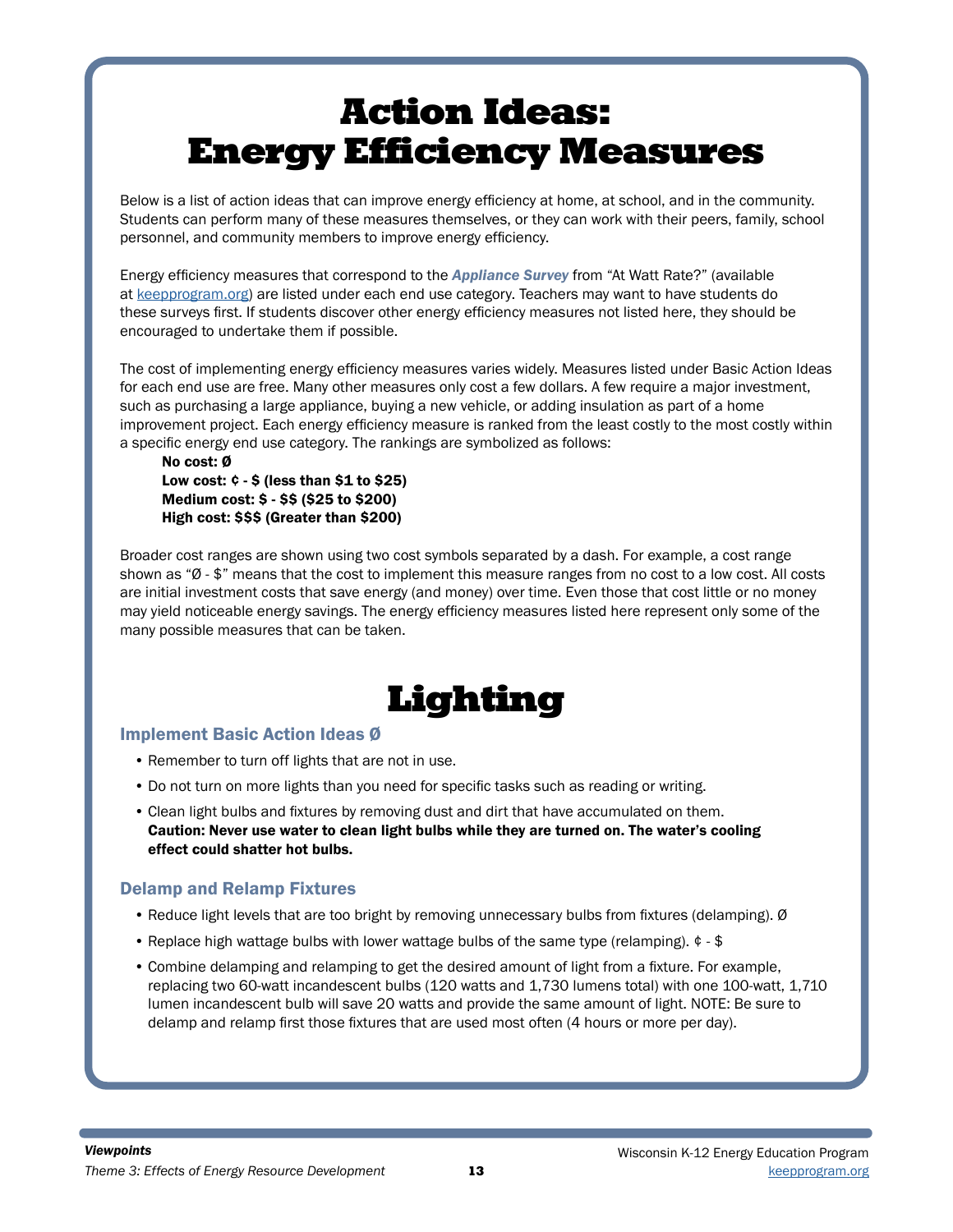#### Replace Incandescent Light Bulbs with More Efficient Bulbs

• Replace incandescent bulbs with light emitting diodes (LEDs) or compact fluorescent lamps (CFLs). Be sure to install LEDs/CFLs first in fixtures that are used most often (4 hours or more per day). \$ - \$\$ (depending on the number of bulbs being replaced)

### Use Daylight

- Rearrange living and work spaces to take advantage of daylight. Ø
- Open curtains and blinds during the day to reduce the use of indoor lighting. Ø
- Consider repainting walls and ceilings with light colors to reflect more light. \$ \$\$
- Consider investing in skylights or extra windows to allow more daylight to enter the room. \$\$\$

### Use Other Lighting Energy Efficiency Measures

• Connect a timer or a light sensor to outdoor lights so that they automatically turn off during the daytime and turn on at night. \$ - \$\$

### Insulation and Air Infiltration

#### Implement Basic Action Ideas—Air Infiltration Ø

- Close drapes and window shades during the winter and the summer.
- Close doors when going in and out.
- Make sure that all interior windows and storm windows are closed during the heating season.
- If your home has a fireplace, make sure that the damper is tightly closed when you don't have a fire burning.

#### Add Insulation

• Add insulation to the attic, walls, and basement as needed. Contact a building supply dealer, a home builder, an energy professional, the Wisconsin Energy Bureau, or the Wisconsin Department of Industry, Labor, and Human Relations (the state agency that oversees building codes) to find out recommended R-values for the areas where insulation is to be added. \$\$ - \$\$\$

#### Reduce Air Infiltration in Windows

- Place clear plastic barriers over windows during the heating season to prevent drafts. Many department and hardware stores sell window plastic kits for this purpose. ¢ - \$
- Replace cracked and broken windowpanes. ¢ \$
- Caulk and weatherstrip air leaks around the exterior and interior of window frames. ¢ \$
- Install new storm windows or repair old ones. \$ \$\$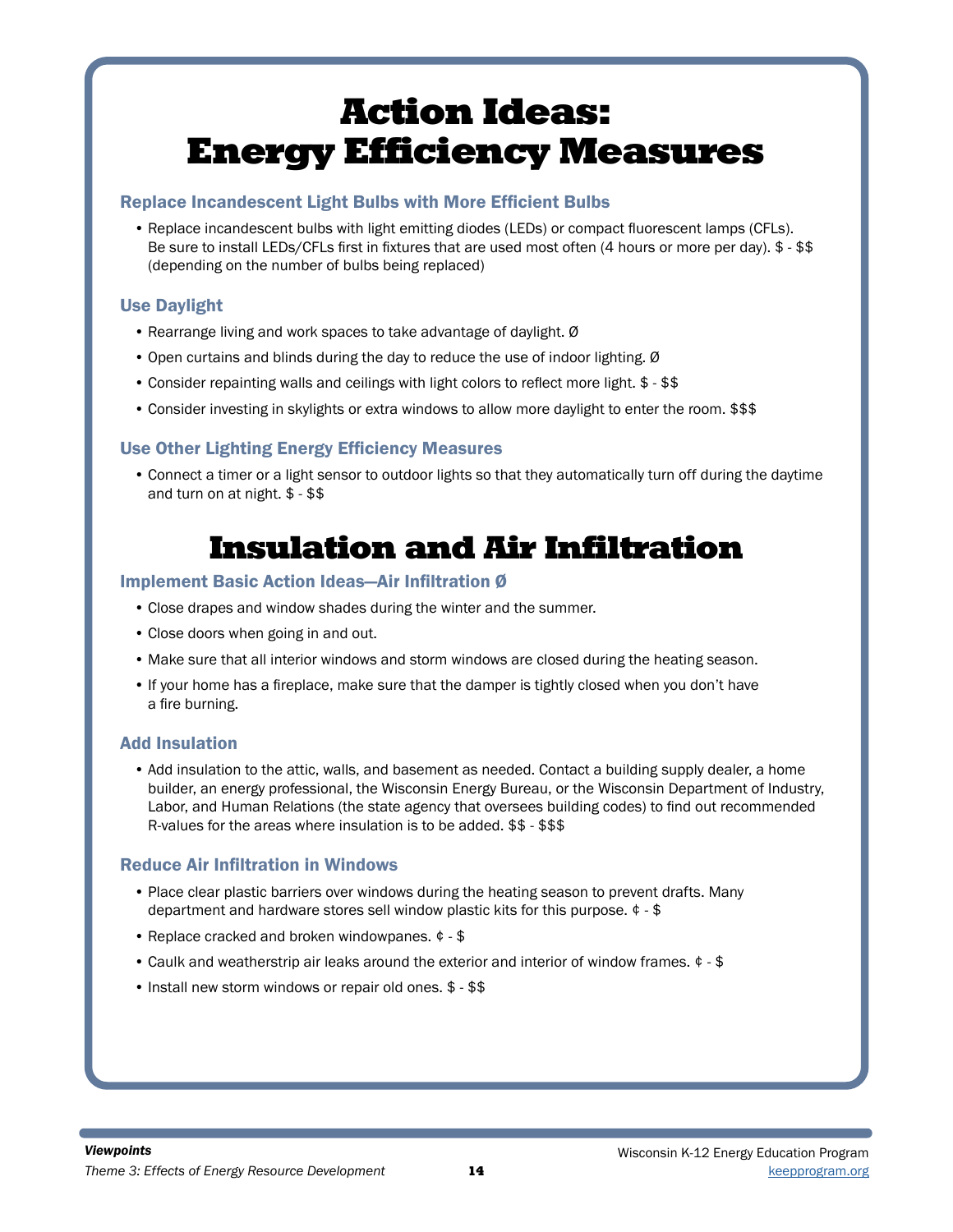#### Add Window Coverings

• Install drapes, shades, or insulating coverings that can be rolled down and closed into place. \$ - \$\$\$ (depending on the type of window coverings installed and the number of windows covered)

#### Reduce Air Infiltration in Doors

- Install door sweeps or make fabric "snakes" and place them at the bottom of doors to prevent drafts. ¢ \$
- Caulk and weatherstrip air leaks around doors. ¢ \$
- Repair door closing mechanisms so that doors close automatically. ¢ \$
- Install storm doors on exterior doors if none are present. \$ \$\$

#### Reduce Air Infiltration in Walls, Foundations, and Other Openings

- Install foam rubber gaskets behind electrical outlet cover plates. ¢ \$ Caution: Make sure that the electricity to the outlet is turned off before removing a cover plate.
- Caulk or seal cracks in the foundation and gaps or openings where wires and vents enter exterior walls of homes and buildings. ¢ - \$\$
- If your fireplace damper doesn't work, either have it repaired, install a chimney-top damper, or install a door on the fireplace. \$ - \$\$

### Space Heating, Water Heating, and Air Conditioning

#### Implement Basic Action Ideas—Space Heating Ø

- During the heating season, set your thermostat to 68 degrees F (20°C) during the day (or when you are home) and to 58-60 degrees F (13 °C) when you go to bed (or when you are away).
- Close heating vents, radiators, etc. in rooms and other interior spaces that do not need to be heated. Also, clean the dust and cobwebs from heating vents (registers).
- Bleed the air out of hot water radiators.
- Close off rooms that do not need to be heated.

#### Implement Basic Action Ideas—Water Heating Ø

- Turn down the water heater thermostat to 120 degrees F (49 °C). Turn it down even further when your family goes on vacation. Some water heaters have a vacation setting specifically for this purpose.
- Do not let the water run while washing your hands, brushing your teeth, shaving, or washing dishes.
- Do not let the shower run for more than a few seconds before stepping into it.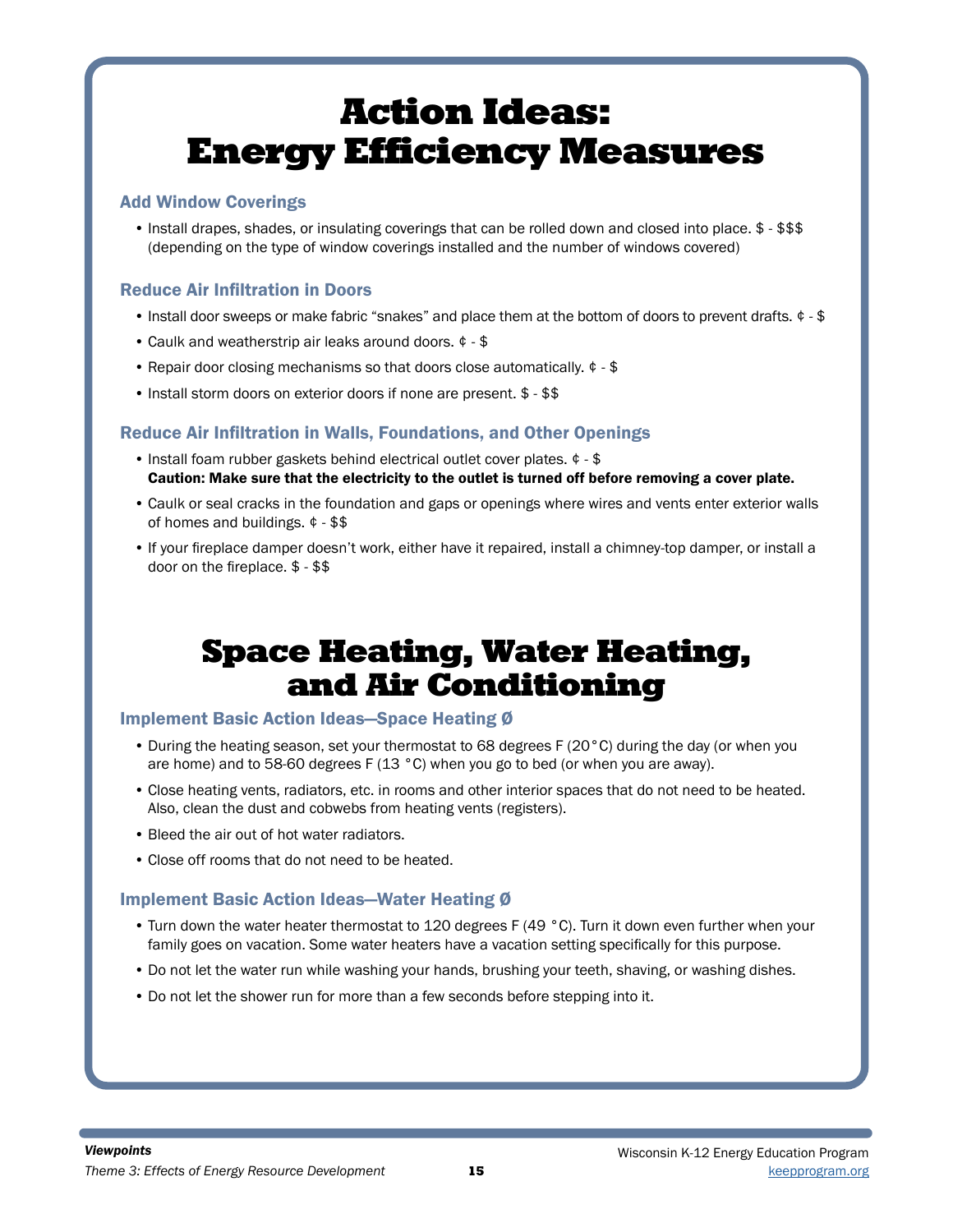#### Implement Basic Action Ideas—Air Conditioning Ø

- During the cooling season, set the air conditioner at 78 degrees F (26 °C). Set it higher if your home has ceiling fans.
- Turn off the air conditioner if you leave your home for more than an hour.
- Close off rooms that do not need to be cooled.

#### Implement Space Heating Energy Efficiency Measures

- Clean or change the air filter of your furnace monthly. ¢ \$
- Build reflectors out of aluminum foil and place them between the radiator and the wall. This will help reflect heat from the radiators into a room. ¢ - \$
- Install a programmable thermostat. \$ \$\$
- Have your boiler or furnace serviced every one or two years. \$ \$\$
- Seal and insulate warm-air heating ducts that come out of your furnace. \$ \$\$
- Consider installing a high-efficiency furnace or boiler if replacing an old furnace or boiler. \$\$\$

#### Implement Water Heating Energy Efficiency Measures

- Install a low-flow shower head in your shower. ¢ \$
- Install water-efficient faucet aerators (faucet heads) in your kitchen and bathroom sinks. ¢ \$
- Fix leaky faucets. ¢ \$
- Install an insulating blanket around your water heater. ¢ \$ Caution: Do not cover thermostats, burners, water heater controls, or air inlets of water heaters with insulating blankets. Do not cover the tops of natural gas water heaters. Make sure that blankets are taped securely to water heaters to prevent them from slipping down. Ask an adult for help when adding blankets to water heaters. Note that installing insulating blankets on certain high-efficiency water heaters may reduce efficiency. Follow directions and manufacturer's recommendations.
- Insulate the first three feet (90 cm) of the hot water pipe coming out of the water heater.  $\phi$  \$
- Insulate all hot water pipes in unheated basements and crawlspaces. \$ \$\$ Caution: Do not replace or cover older pipe insulation on your own. It may contain asbestos and should not be touched or disturbed except by a professional.
- Consider installing a high-efficiency water heater, if replacing an old water heater. \$\$\$

### Implement Air Conditioning Energy Efficiency Measures

- Place window air conditioners on the shaded sides of the house. Ø \$, depending on whether you have to buy mounting brackets
- Clean or change your air conditioner is air filter every one or two months. ¢ \$
- Build an awning over the air conditioner so that it is not exposed to the sun. \$\$ \$\$\$
- Consider installing a high-efficiency air conditioner, if replacing an old air conditioner. \$\$\$.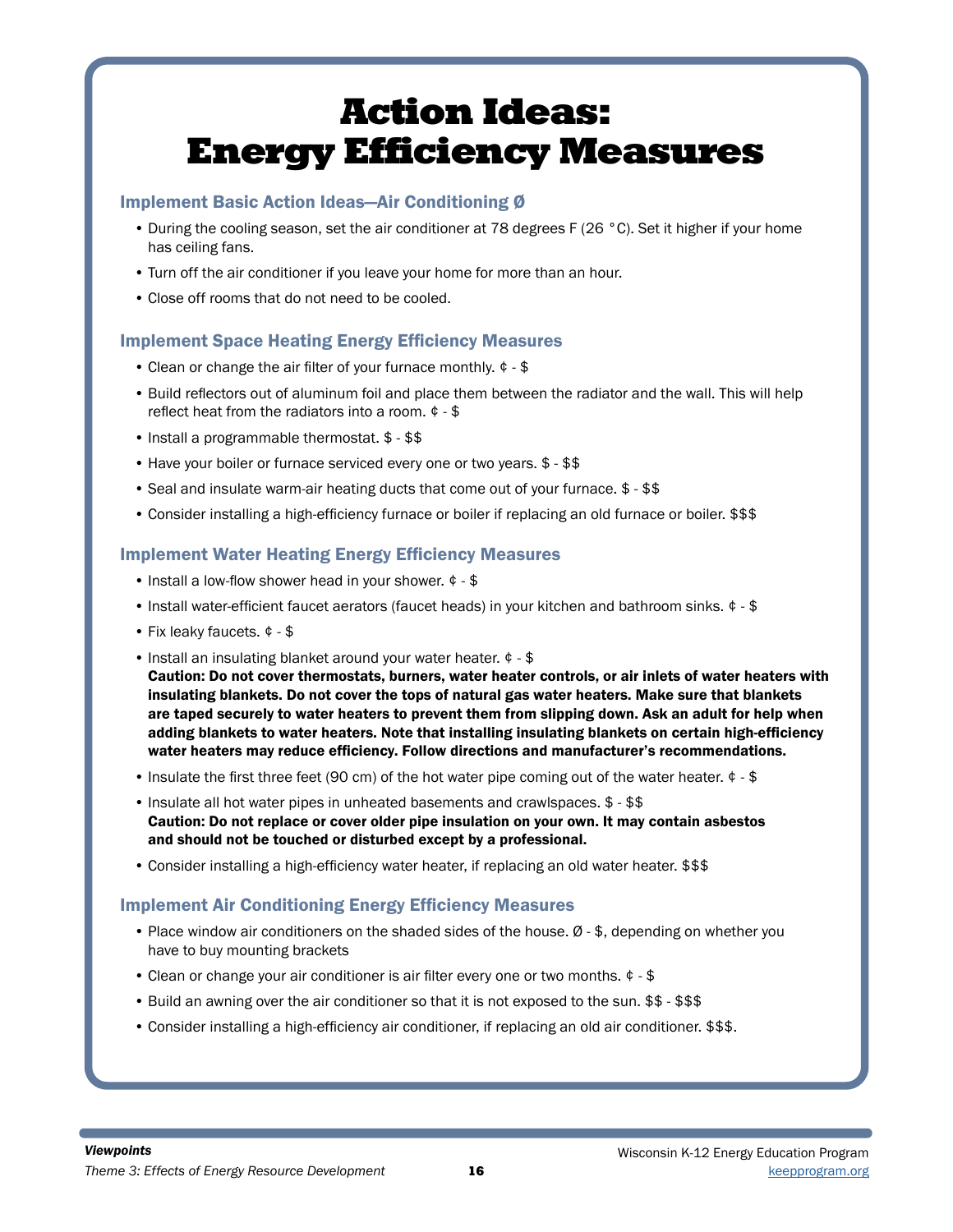## Major Home Appliances

#### Implement Basic Action Ideas—Refrigerators and Freezers Ø

- Set your refrigerator's temperature between 38 and 42 degrees F (3 and 6°C), and your freezer between 10 and 15 degrees F (-12 and -9 °C). Use a thermometer to check these temperatures, since refrigerator or freezer dials usually do not show temperatures.
- Do not open the refrigerator or freezer door longer than necessary.
- Decide what you want to get from the refrigerator or freezer before you open the door.
- Stock your refrigerator with food and fill any remaining large spaces with jugs of water. However, do not overfill your refrigerator to the point where you reduce air circulation and cooling effectiveness.
- Clean the coils behind your refrigerator and freezer at least once a year.
- Make sure the refrigerator door seal is tight when closed.
- Move refrigerators and freezers away from direct sunlight, stoves, dishwashers, and other heat sources.
- Make sure that the refrigerator is not pushed tightly against the wall; air must circulate through the coils.
- Use energy-saving settings on your refrigerator and freezer if they have them.

#### Implement Basic Action Ideas—Clothes Washers, Clothes Dryers, and Dishwashers Ø

- Use energy-saving settings on your clothes washer, clothes dryer, and dishwasher if they have them.
- Run clothes washers, clothes dryers, and dishwashers with full loads when possible.
- Wash clothes in cold or warm water when possible.
- Hang washed clothes on a clothesline to dry.
- Wash dishes by hand, especially if there aren't enough to fill a dishwasher. Use water-conserving habits (for example, don't let the water run unnecessarily) when washing.
- If your dishwasher doesn't have a no-heat air dry feature, turn off the dishwasher after the final rinse cycle and open its door to let dishes air dry.

### Implement Basic Action Ideas—Stoves (Ranges) Ø

- Use microwave ovens and toaster ovens in place of electric ranges and ovens when possible.
- Cover pots when cooking food or boiling water, except when cooking food that may boil over (like pasta).
- Place small pots or pans on small burners when cooking.
- Make sure that the metal reflectors under burners are kept clean so they can reflect heat to pots and pans during cooking.
- Avoid opening the oven to look at food while it is cooking. Turn on the oven light and look through the window instead.
- Reduce cooking time by defrosting foods in the refrigerator before cooking.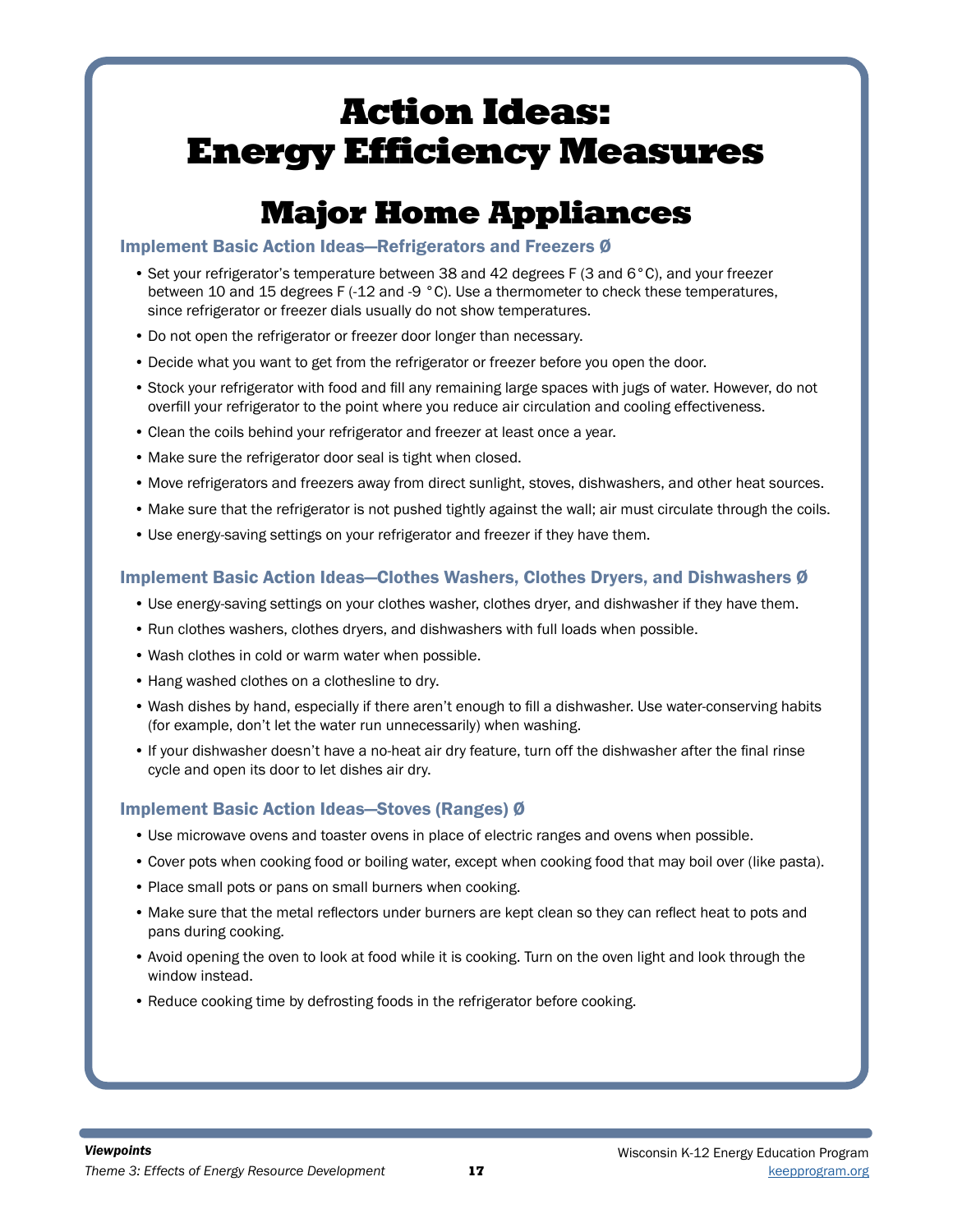Implement Refrigerator and Freezer Energy Efficiency Measures

• Consider purchasing a high-efficiency refrigerator if replacing an old refrigerator. \$\$\$

## Small- and Medium-Sized Electrical Appliances & Equipment

### Implement Basic Action Ideas Ø

- Turn off appliances and equipment if they are not being used.
- Substitute manual effort (labor) for using an appliance when possible. Think of it as a way of getting exercise.

### Implement Electrical Appliance and Equipment Energy Efficiency Measures

• Buy energy-efficient appliances and equipment whenever possible. ¢ - \$\$\$

## Transportation

#### Use Transportation Alternatives

- Walk or bike to destinations whenever possible. Ø
- Start or join a carpool to commute to school or work. Ø \$ (depending on how the cost of carpooling compares to the cost of using your own vehicle)
- Use mass transit (buses, trains) for commuting purposes, when possible. Ø \$\$ (depending on how the cost of using mass transit compares to the cost of using your own vehicle)

#### Maintain Vehicles for Greater Fuel Efficiency

- Keep the tires of your vehicle inflated to the manufacturer's recommended maximum pressure. Ø
- Change engine oil and the oil filter according to the manufacturer's recommended schedule. ¢ \$
- Have your vehicle's engine tuned up regularly. \$ \$\$
- Have the wheels of your vehicle aligned regularly. \$ \$\$

### Practice Driving Habits That Increase Fuel Efficiency Ø

- Combine several errands into one trip.
- Reduce any unnecessary weight carried by the vehicle. Extra weight reduces fuel efficiency.
- If you stop for more than one minute, it is more efficient to turn off the engine than to let it idle.
- Avoid revving up the engine.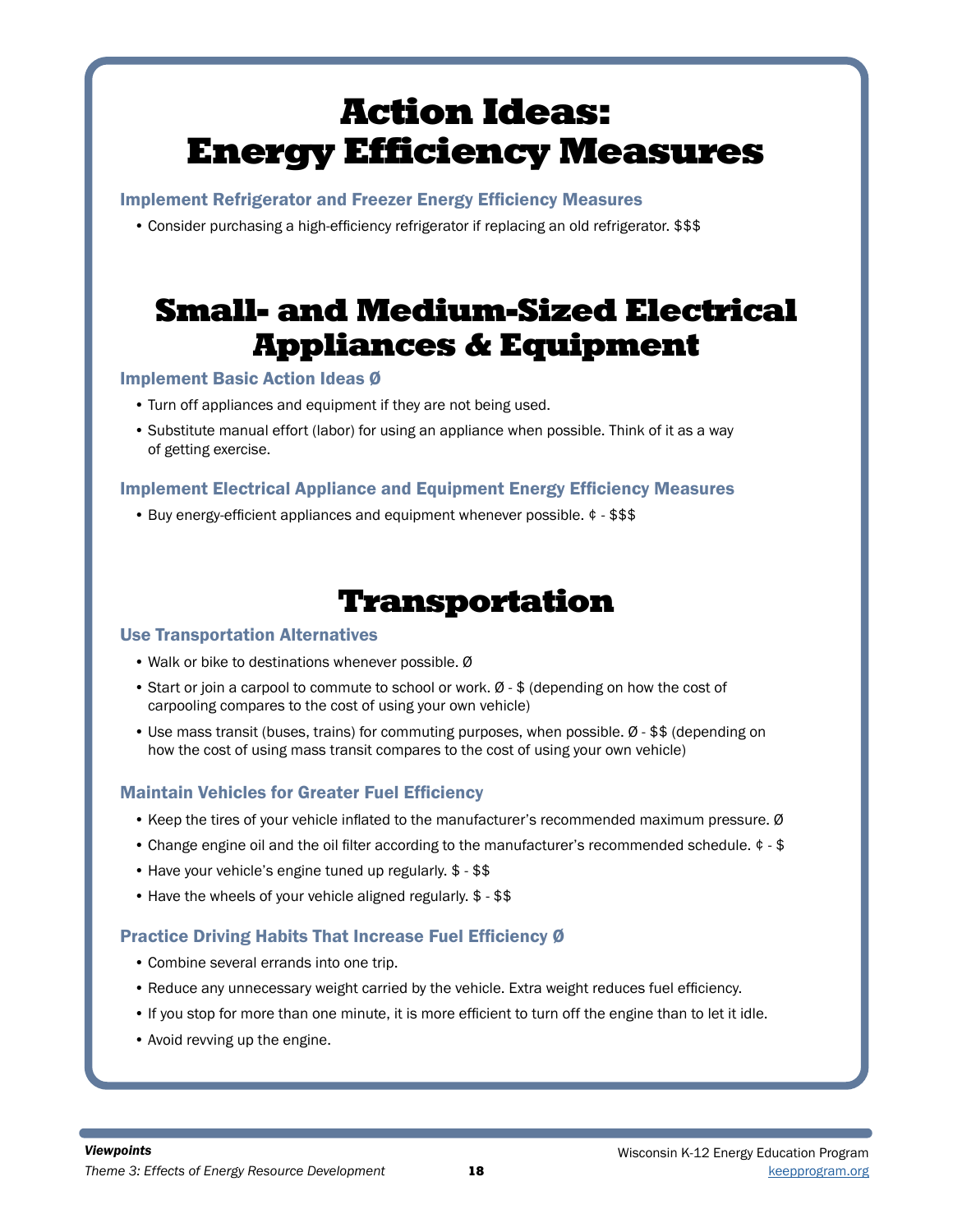- Avoid rapid acceleration and braking. Drive smoothly and anticipate traffic stops.
- Obey speed limits. Most vehicles reach their optimum fuel efficiency at speeds between 40 and 55 miles per hour (mph) (64.4 and 88.5 km/hr). As speed increases over 55 mph (88.5 km/hr), fuel efficiency drops quickly. Speeds of 65 mph (104.6 km/hr) use from 10 to 15 percent more fuel than 55 mph (88.5 km/hr). Losses at 75 mph (120.7 km/hr) compared to 65 mph (104.6 km/hr) are even greater.
- Use cruise control when driving on level highway roads.

#### Consider Buying a More Fuel Efficient Vehicle \$\$\$

• If you or a member of your family plans to buy a new or used vehicle, consider choosing one with the highest possible fuel efficiency (miles per gallon, or mpg) rating. Small vehicles with four-cylinder engines and manual transmissions generally have the highest fuel efficiency ratings. However, fuel efficiency ratings also vary for different classes of vehicles (cars, minivans, station wagons, light trucks, etc.), so make sure to consider the most efficient vehicle within a certain class.

### Trip Planning

• Design a travel brochure of Wisconsin that identifies energy-efficient ways of getting to various destinations and points of interest within the state.

## Energy Efficient Landscaping

#### Plant Trees

- It's much cooler to sit under a densely leafed, spreading tree that blocks the sun's rays than under one that only filters rays. The Arbor Day Foundation suggests planting trees with round or horizontal-oval crowns. Trees rated highest for shade are maple, horse chestnut, beech, green ash, walnut, poplar, and sycamore.
- Consider the plant's adaptability and hardiness. For the north side of a building, choose a shade-tolerant plant that's extremely winter hardy. For the south and west sides, use plants that are adaptable to drought, excessive sun, and hot winds.
- To prevent foundation damage, a tree planted within 10 feet (300 cm) of a building should be selected from those species that have a taproot instead of a lateral root system.
- Plant trees with strong wood. However, for quick shade, interplant fast-growing weaker trees such as willows. When the slower, stronger trees reach a desirable height, remove the weaker ones.
- When deciding where to plant your trees, observe summer shadows on your property and plant trees where they will shade hot spots during the hottest days of summer. Locate large deciduous shade trees on the south, southwest, and west sides of the building about 15 to 25 feet (45-75 m) apart and 10 to 15 feet (30-45 m) from the building. Deciduous trees block the summer sun but let winter's warming rays filter through after the leaves fall. Plant trees with strong wood, such as oaks, lindens, or ashes. (Weaker trees can cause damage if branches break off during high winds.)